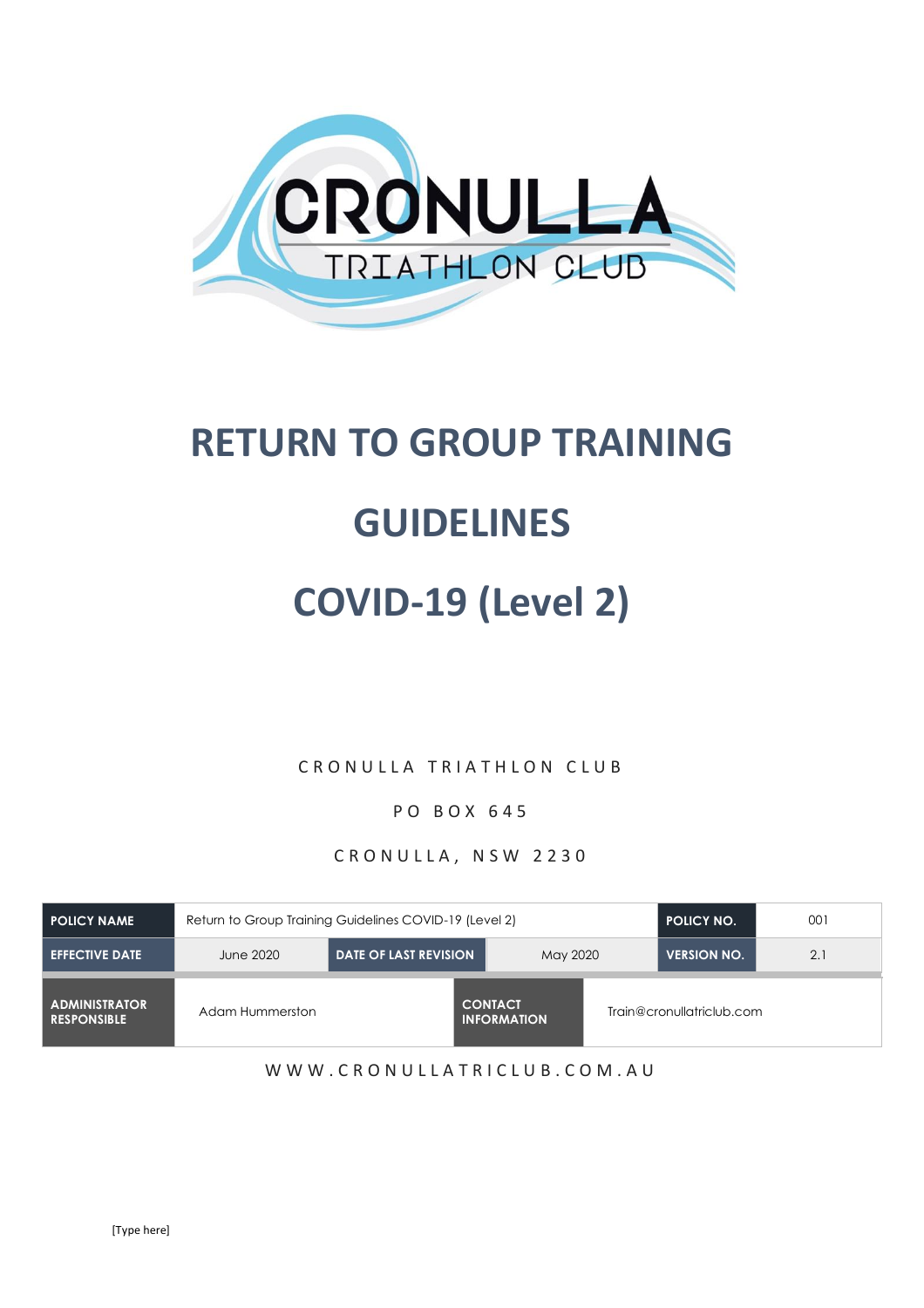## POLICY TABLE OF CONTENTS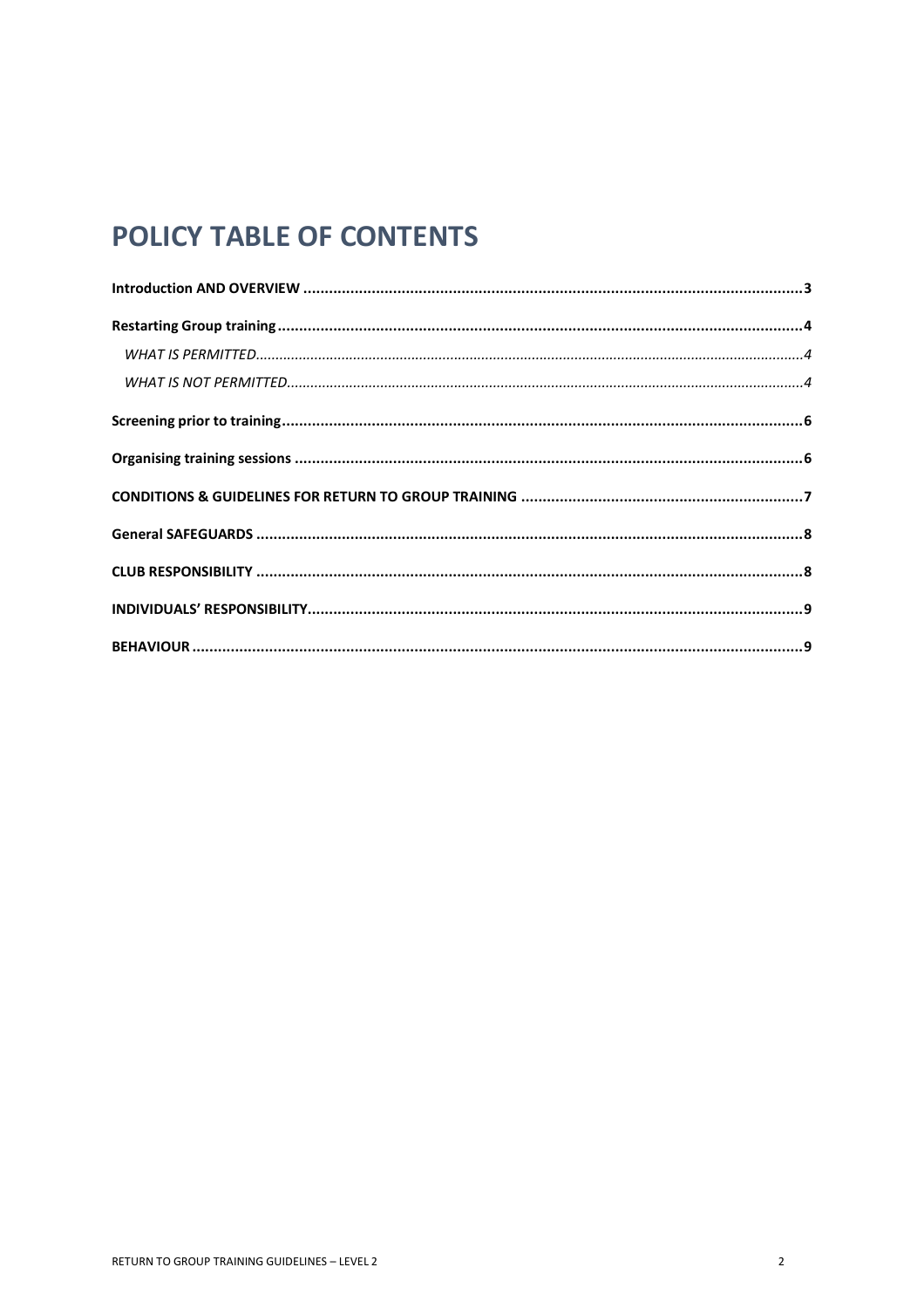### <span id="page-2-0"></span>Introduction AND OVERVIEW

The impact of COVID-19 has resulted in the suspension of triathlon group training activities and events since early March. Since this time, the priority of Cronulla Triathlon Club (CTC) has been to safeguard the health and wellbeing of its members and the community and to undertake its social responsibility to do everything it can to slow down the spread of COVID-19.

COVID-19 is mostly likely spread through direct close contact with a person while they are infectious (usually face to face contact for at least 15 minutes; or being in the same closed space for at least 2 hours). Given that triathlon related activities are in the large part conducted outdoors, the risk of infection through training is minimal, and now with the rate of infection greatly reduced, it is time to cautiously reintroduce group training in a staged approach.

The conditions set out in this document are in line with government directions as at the date stated above. This document and its conditions will be amended in accordance with any future government directives.

These guidelines provide for the limited return of group training. Training for groups greater than **20 people** and holding events are still not permitted under public health guidelines and is not sanctioned by Triathlon NSW (TNSW). In starting group training, we need to satisfy participants, volunteers and their families that it is safe to do so, and to ensure that venue operators (typically Sutherland Shire Council) and others are satisfied that our club is taking reasonable steps to keep people safe.

We wish to outline a clear set of steps that will allow us to ensure that we meet the requirements to:

- have gatherings of no more than 20 people at any time including coaches
- have appropriate social distancing of at least 1.5m between people at all times
- allow for at least  $4m^2$  for all participants at all times, and;
- maintain reasonable levels of hygiene to minimise the risk of infection

These are guidelines, not regulations. Our duty of care to our participants is to take all reasonable care to keep them safe, and as a club we need to be able to demonstrate that we have done so. To further aid the fight against COVID-19, TNSW and CTC supports the Australian Government's COVIDSafe app and strongly encourages all members to get behind this initiative. The app can be downloaded from the Apple App store and Google Play.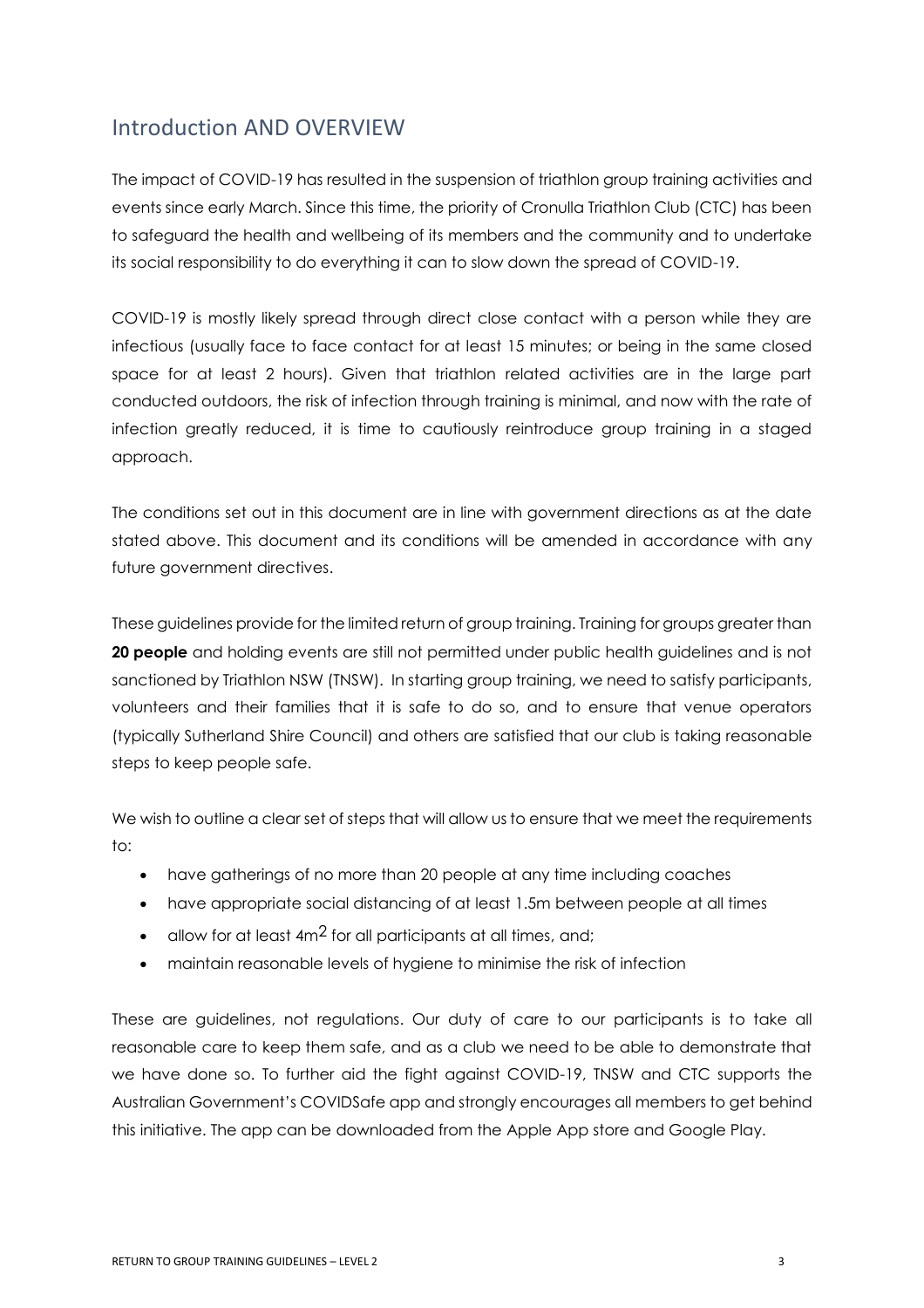### <span id="page-3-0"></span>Restarting Group training

CTC has produced these guidelines based on the framework provided by the Australian Institute of Sport (AIS) Level B and is implementing Level 1 of the Australian Government Roadmap to a COVIDSafe Australia, and the Public Health (COVID-19 Restrictions on Gathering and Movement) Order (No 2) 2020 as issued on Friday 15 May 2020.

#### The AIS Framework document can be found at:

[https://ais.gov.au/\\_\\_data/assets/pdf\\_file/0008/730376/35845\\_AIS-Framework-for-rebooting](https://ais.gov.au/__data/assets/pdf_file/0008/730376/35845_AIS-Framework-for-rebooting-sport_FA.pdf)[sport\\_FA.pdf](https://ais.gov.au/__data/assets/pdf_file/0008/730376/35845_AIS-Framework-for-rebooting-sport_FA.pdf)

#### The Australian Government Roadmap can be found here:

<https://www.pm.gov.au/sites/default/files/files/covid-safe-australia-roadmap.pdf>

The NSW Public Health (COVID-19 Restrictions on Gathering and Movement) Order (No 2) 2020 can be found here:

[https://gazette.legislation.nsw.gov.au/so/download.w3p?id=Gazette\\_2020\\_2020-99.pdf](https://gazette.legislation.nsw.gov.au/so/download.w3p?id=Gazette_2020_2020-99.pdf)

<span id="page-3-2"></span><span id="page-3-1"></span>

| Level 1 Training                                                                                                                                                                                                                                                                                        |                                                                                                                         |  |  |  |  |
|---------------------------------------------------------------------------------------------------------------------------------------------------------------------------------------------------------------------------------------------------------------------------------------------------------|-------------------------------------------------------------------------------------------------------------------------|--|--|--|--|
| <b>WHAT IS PERMITTED</b>                                                                                                                                                                                                                                                                                | <b>WHAT IS NOT PERMITTED</b>                                                                                            |  |  |  |  |
| Training to be conducted in groups<br>(no more than 20 personnel in total –<br>including coaches)<br>Social distancing of 1.5m between<br>participants<br>Spacing so that there is no more<br>than 1 person per $4m^2$<br>Some sharing of sporting equipment<br>such as bike trainers, rollers, weights | Training sessions involving more than<br>20 people.<br>Sharing of<br>bikes<br>and<br>personal<br>$\bullet$<br>equipment |  |  |  |  |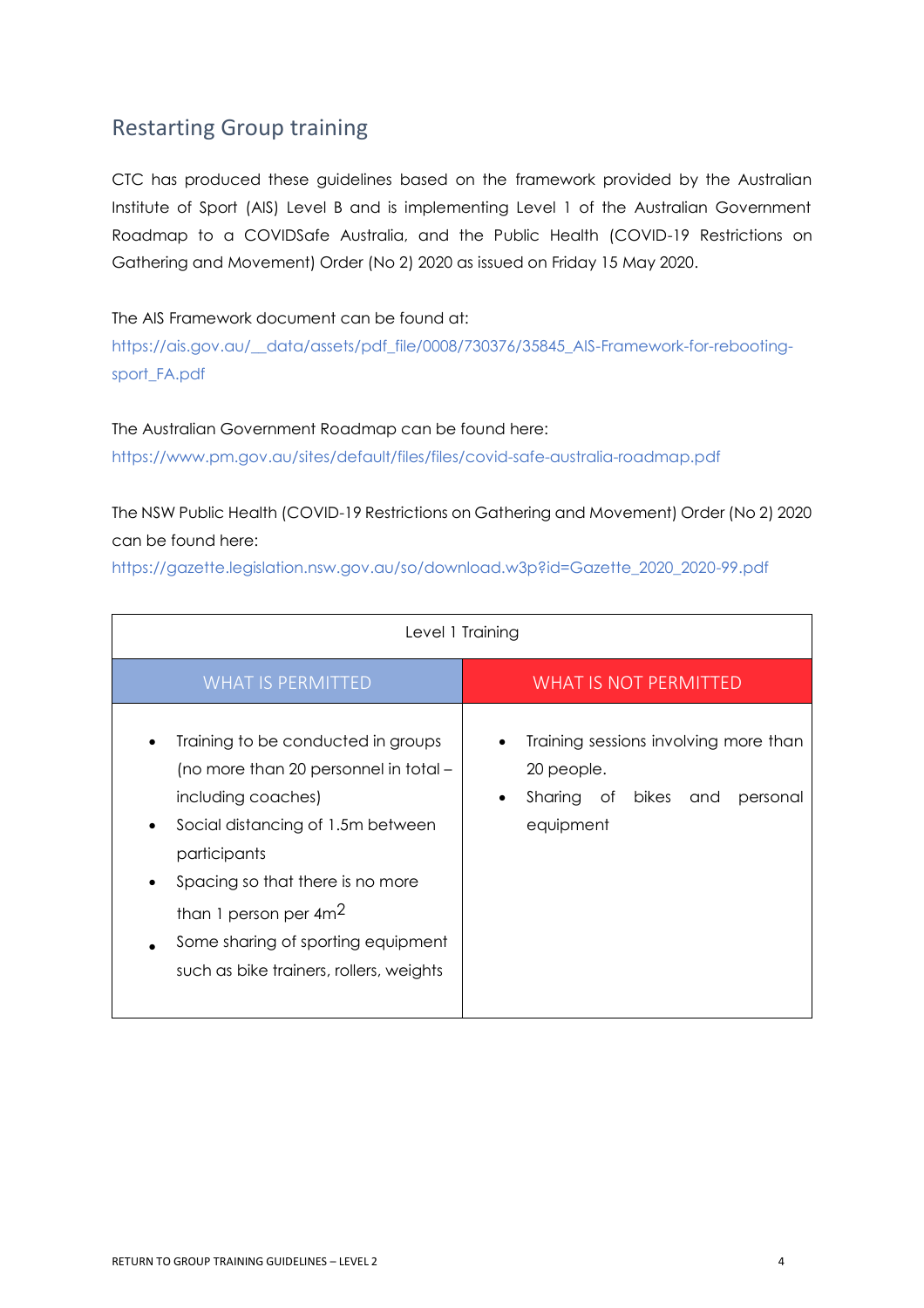## **Preparing for training**



Maintain attendance records



Ensure changerooms and showers are not used.



Ensure toilets are open and have soap and sanitiser.



Be punctual and aim to avoid any contact with other training sessions



Maintain a 1.5m distance between participants on and off-field



Provide regular breaks for hydration and hand sanitising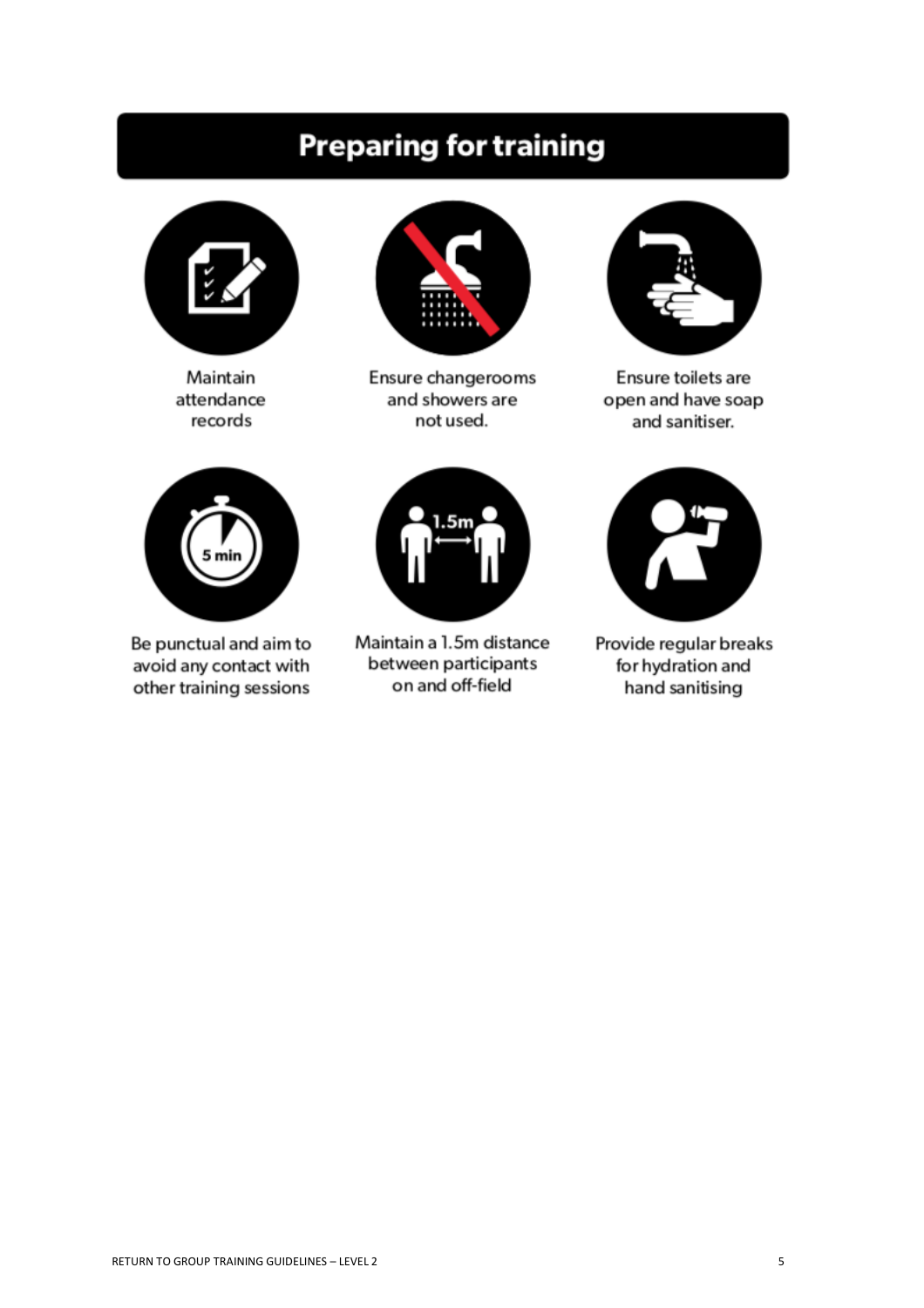### <span id="page-5-0"></span>Screening prior to training

Before participating in any of CTC training activities, participants should not attend training if in the past 14 days they have:

- **been unwell or had any flu-like symptoms, or**
- **been in contact with a known or suspected case of covid-19, or**
- **any sudden loss of smell or loss of taste, or**
- **are at a high risk from a health perspective, including the elderly and those with preexisting medical health conditions.**

Check the NSW Government website link advice regarding the full list of symptoms associated with COVID-19 infection:<https://www.nsw.gov.au/covid-19/symptoms-and-testing>

### <span id="page-5-1"></span>Organising training sessions

Due to the nature of our training events being open to all members it may be necessary to reserve spots to each session. The coordinator or coach shall determine the number of participants permittable at each event. In outdoor activities this will normally be 20 (including the coordinator), however any stretching sessions in the clubhouse or the courtyard may be restricted further.

The coach or session coordinator will advise the method if required(e.g. online booking, or social media reply to an event) by which time spots may be reserved, so as to ensure we do not exceed maximum number of persons per activity. The coordinator must have a method of recording participants at each session. This may be by using a time stamped photo.

Where possible the coordinator should promote the use of the COVID-19 App by participants at the session.

Ensure toilets, soap and sanitizer are available for use.

Where multiple sessions are organised in succession, a minimum gap of 10 minutes shall be allocated between commencement times, in order to allow the 1st group to depart the assembly area prior to the 2nd congregating 5min before their start time. Where multiple sessions are held, the coordinator must ensure adequate distancing between the two groups. And all efforts taken to ensure the two groups do not mix.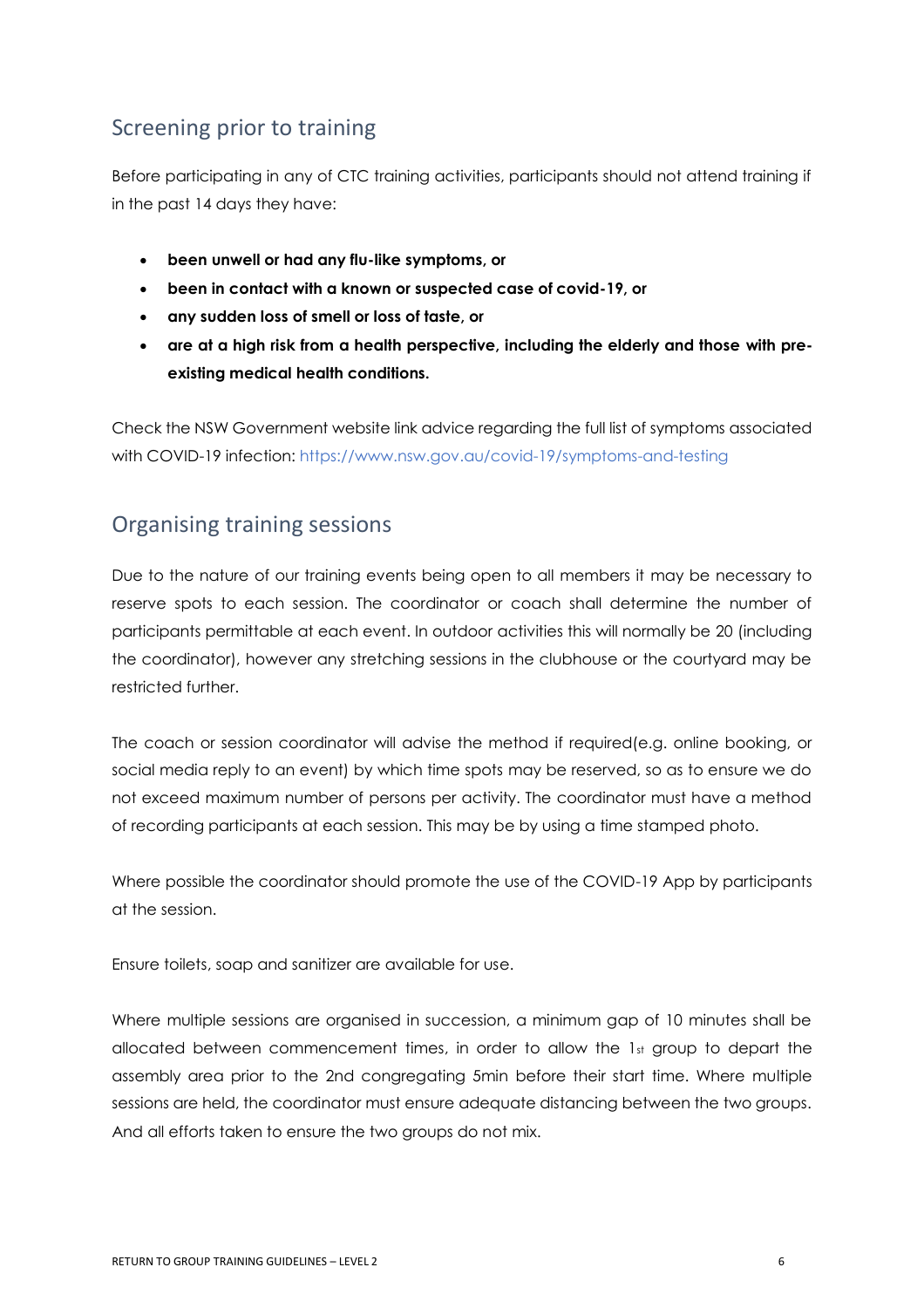### <span id="page-6-0"></span>CONDITIONS & GUIDELINES FOR RETURN TO GROUP TRAINING

These are the steps that TNSW recommend that clubs take to ensure that they keep their participants and their families safe.

WHEN CONDUCTING TRAINING, THE FOLLOWING CONDITIONS ARE TO BE IMPLEMENTED BY THE **COACH/CLUB OFFICIAL:** 

- records of attendance at training are maintained by the session coordinator
- no more than 20 people to be involved in any sessions
- physical distancing to be implemented (1.5m rule)
- 20 people to be in a spacing so that there is no more than 1 person per 4m2
- any handling of equipment is to be kept to a minimum
- no usage of changerooms, or inside clubhouse areas
- only essential people are to attend training sessions (i.e. participants, coaches, and volunteers involved in operations and one parents/carer of participants)
- spectators are not permitted. one parents/caregivers is permitted for supervision purposes and if feasible they are encouraged to wait in car / outside venue to avoid gatherings
- regular breaks are to be provided for the purpose of rehydrating and hand sanitising
- toilets are to be open for use
- soap and sanitiser to be available in the toilets at all times
- participants are to enter and leave the venue in a coordinated manner minimising contact with others and not gathering in large groups
- no social activity is to occur once training has concluded
- promote a "get in, train and get out" philosophy, minimising unnecessary use of communal facilities

WHEN PARTICIPATING IN TRAINING SESSIONS, THE FOLLOWING CONDITIONS ARE TO BE IMPLEMENTED BY THE **PLAYER/PARENT:**

- participants must not arrive more than 15 minutes prior to training commencing, and if arriving by car, remain in the car until 5 minutes before training to avoid gatherings
- participants are to come already prepared to train changing rooms will not be in use
- participants are to bring their own drink bottles and they are to be clearly labelled. no sharing of drink bottles is to be permitted
- participants are to leave the venue immediately once their training session has concluded
- adopt a "Get in, train and get out" mentality prepare for training prior to arrival, minimise use of communal facilities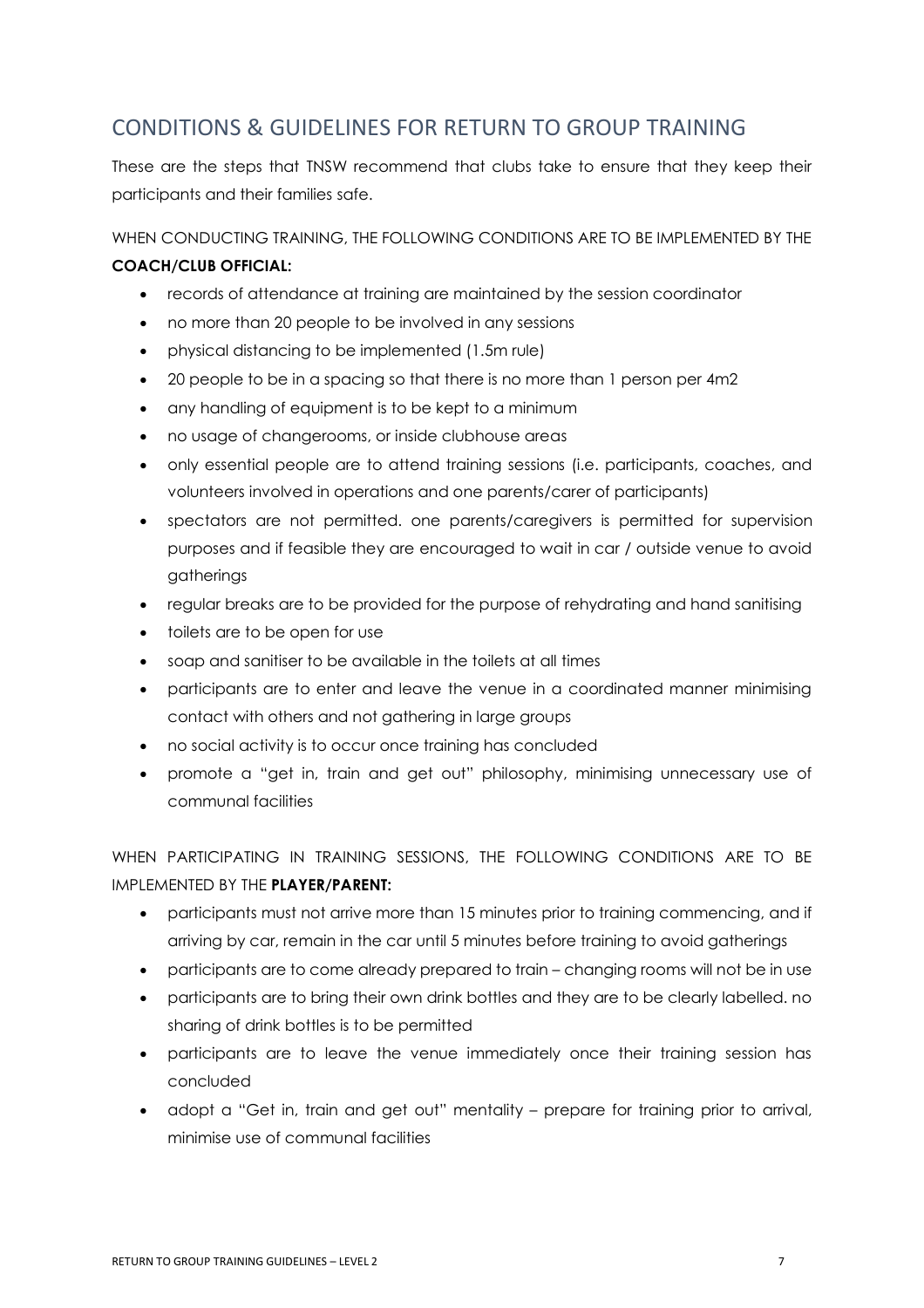### <span id="page-7-0"></span>General SAFEGUARDS

In addition to the conditions outlined above for training, it is recommended that everyone involved in the Cronulla Triathlon Club continue to practise good hygiene by implementing the following measures:

### <span id="page-7-1"></span>CLUB RESPONSIBILITY

- ensure spaces at each facility, surfaces and objects are regularly cleaned with disinfectant
- provide hand washing guidance to all participants and volunteers (see below)
- promote regular and thorough hand washing by volunteers and participants
- provide sanitising hand rub dispensers in prominent places around the venue
- ensure sanitising hand rub dispensers are regularly refilled
- ensure soap dispensers in toilets are regularly refilled
- ensure bins are provided around the venue





hand surfaces.



Rub hands palm to palm

Wet hands with water



right palm over left dorsum with interlaced fingers and vice versa



rotational rubbing of left thumb clasped in right palm and vice versa



dry thoroughly with a single use towel





backs of fingers to opposing palms with fingers interlocked



rotational rubbing, backwards and forwards with clasped fingers of right hand in left palm and vice versa.



use towel to turn off faucet



Rinse hands with water



... and your hands are safe.